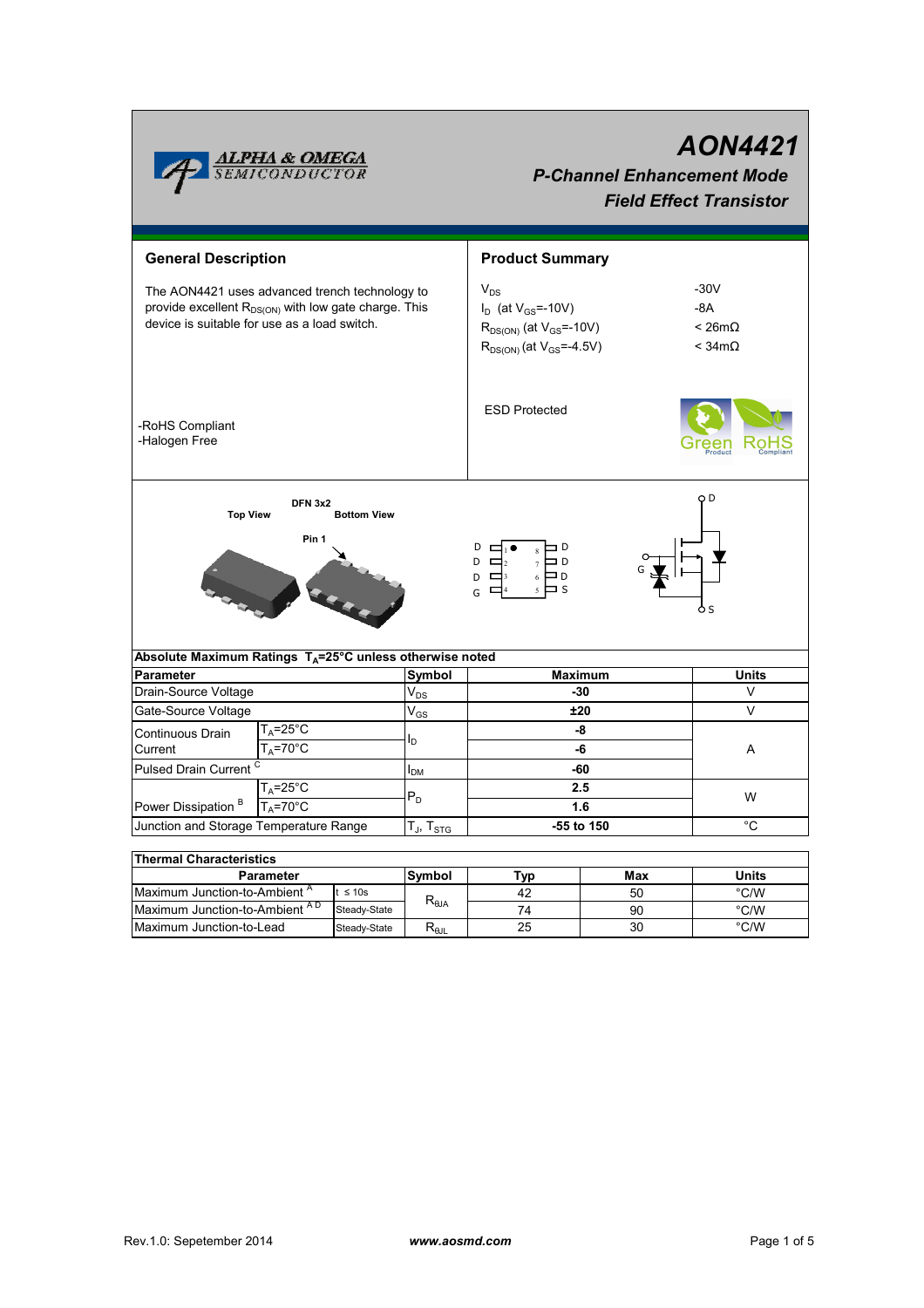

## **Electrical Characteristics (TJ=25°C unless otherwise noted)**

| Symbol                                  | <b>Conditions</b><br><b>Parameter</b>                                        |                                                                |                    | Min    | <b>Typ</b>     | <b>Max</b> | <b>Units</b> |  |  |  |  |  |
|-----------------------------------------|------------------------------------------------------------------------------|----------------------------------------------------------------|--------------------|--------|----------------|------------|--------------|--|--|--|--|--|
| <b>STATIC PARAMETERS</b>                |                                                                              |                                                                |                    |        |                |            |              |  |  |  |  |  |
| BV <sub>DSS</sub>                       | Drain-Source Breakdown Voltage                                               | $I_D$ =-250µA, $V_{GS}$ =0V                                    |                    | $-30$  |                |            | $\vee$       |  |  |  |  |  |
| $I_{\text{DSS}}$                        | Zero Gate Voltage Drain Current                                              | $V_{DS}$ =-30V, $V_{GS}$ =0V                                   | $T_{\rm J}$ =55°C  |        |                | $-1$<br>-5 | μA           |  |  |  |  |  |
| $I_{\text{GSS}}$                        | Gate-Body leakage current                                                    | $V_{DS}$ =0V, $V_{GS}$ = ±20V                                  |                    |        |                | ±10        | μA           |  |  |  |  |  |
| $\mathsf{V}_{\mathsf{GS}(\mathsf{th})}$ | Gate Threshold Voltage                                                       | $V_{DS} = V_{GS} I_D = -250 \mu A$                             |                    | $-0.8$ | $-1.3$         | $-1.8$     | $\vee$       |  |  |  |  |  |
| $I_{D(ON)}$                             | On state drain current                                                       | $V_{GS}$ =-10V, $V_{DS}$ =-5V                                  |                    | $-60$  |                |            | A            |  |  |  |  |  |
| $R_{DS(ON)}$                            |                                                                              | $V_{GS}$ =-10V, $I_{D}$ =-8A                                   |                    |        | 21             | 26         | $m\Omega$    |  |  |  |  |  |
|                                         | Static Drain-Source On-Resistance                                            |                                                                | $T_{\rm J}$ =125°C |        | 28             | 34         |              |  |  |  |  |  |
|                                         |                                                                              | $V_{GS} = -4.5V$ , $I_D = -7A$                                 |                    |        | 27             | 34         | $m\Omega$    |  |  |  |  |  |
| <b>g</b> <sub>FS</sub>                  | $V_{DS}$ =-5V, $I_D$ =-8A<br><b>Forward Transconductance</b>                 |                                                                |                    |        | 22             |            | S            |  |  |  |  |  |
| $V_{SD}$                                | Diode Forward Voltage                                                        | $IS=-1A, VGS=0V$                                               |                    |        | $-0.74$        | -1         | V            |  |  |  |  |  |
| $I_{\rm S}$                             | Maximum Body-Diode Continuous Current                                        |                                                                |                    | $-3$   | A              |            |              |  |  |  |  |  |
|                                         | <b>DYNAMIC PARAMETERS</b>                                                    |                                                                |                    |        |                |            |              |  |  |  |  |  |
| $\overline{C_{\rm iss}}$                | Input Capacitance                                                            |                                                                |                    |        | 930            | 1120       | pF           |  |  |  |  |  |
| $C_{\rm oss}$                           | <b>Output Capacitance</b>                                                    | $V_{GS}$ =0V, $V_{DS}$ =-15V, f=1MHz                           |                    |        | 170            |            | pF           |  |  |  |  |  |
| $C_{\rm rss}$                           | Reverse Transfer Capacitance                                                 |                                                                |                    |        | 120            |            | рF           |  |  |  |  |  |
| $R_{q}$                                 | Gate resistance                                                              | $V_{GS}$ =0V, $V_{DS}$ =0V, f=1MHz                             |                    |        | 8              |            | Ω            |  |  |  |  |  |
|                                         | <b>SWITCHING PARAMETERS</b>                                                  |                                                                |                    |        |                |            |              |  |  |  |  |  |
| $Q_q(-10V)$                             | <b>Total Gate Charge</b>                                                     | $V_{GS}$ =-10V, $V_{DS}$ =-15V, $I_D$ =-8A                     |                    |        | 17.6           | 21         | nC           |  |  |  |  |  |
| $Q_0(-4.5V)$                            | <b>Total Gate Charge</b>                                                     |                                                                |                    |        | 8.6            | 10         | nC           |  |  |  |  |  |
| $\mathsf{Q}_{\text{gs}}$                | Gate Source Charge                                                           |                                                                |                    |        | 2              |            | пC           |  |  |  |  |  |
| $Q_{gd}$                                | Gate Drain Charge                                                            |                                                                |                    |        | 3.4            |            | nC           |  |  |  |  |  |
| $t_{D(0n)}$                             | Turn-On DelayTime                                                            |                                                                |                    |        | 6              |            | ns           |  |  |  |  |  |
| $\mathfrak{t}_{\sf r}$                  | Turn-On Rise Time                                                            | $V_{GS}$ =-10V, $V_{DS}$ =-15V, R <sub>i</sub> =1.9 $\Omega$ , |                    |        | $\overline{7}$ |            | ns           |  |  |  |  |  |
| $t_{D(\text{off})}$                     | Turn-Off DelayTime                                                           | $R_{\text{GEN}} = 3\Omega$                                     |                    |        | 40             |            | ns           |  |  |  |  |  |
| $t_f$                                   | <b>Turn-Off Fall Time</b>                                                    |                                                                |                    | 30     |                | ns         |              |  |  |  |  |  |
| $t_{rr}$                                | Body Diode Reverse Recovery Time                                             | $I_F$ =-8A, dl/dt=500A/ $\mu$ s                                |                    |        | 18             | 22         | ns           |  |  |  |  |  |
| $\mathsf{Q}_{\mathsf{rr}}$              | $I_F$ =-8A, dl/dt=500A/ $\mu$ s<br><b>Body Diode Reverse Recovery Charge</b> |                                                                |                    |        | 32             |            | nC           |  |  |  |  |  |

A. The value of R<sub>θJA</sub> is measured with the device mounted on 1in<sup>2</sup> FR-4 board with 2oz. Copper, in a still air environment with T<sub>A</sub> =25°C. The

value in any given application depends on the user's specific board design.<br>B. The power dissipation P<sub>D</sub> is based on T<sub>J(MAX)</sub>=150°C, using ≤ 10s junction-to-ambient thermal resistance.

C. Repetitive rating, pulse width limited by junction temperature  $T_{\rm J(MAX)}$ =150°C. Ratings are based on low frequency and duty cycles to keep initialT $_J=25^\circ$  C.

D. The  $R_{AJA}$  is the sum of the thermal impedence from junction to lead  $R_{AJI}$  and lead to ambient.

E. The static characteristics in Figures 1 to 6 are obtained using <300μs pulses, duty cycle 0.5% max.

F. These curves are based on the junction-to-ambient thermal impedence which is measured with the device mounted on 1in<sup>2</sup> FR-4 board with 2oz. Copper, assuming a maximum junction temperature of  $T_{J(MAX)}$ =150°C. The SOA curve provides a single pulse rating.

COMPONENTS IN LIFE SUPPORT DEVICES OR SYSTEMS ARE NOT AUTHORIZED. AOS DOES NOT ASSUME ANY LIABILITY ARISING OUT OF SUCH APPLICATIONS OR USES OF ITS PRODUCTS. AOS RESERVES THE RIGHT TO IMPROVE PRODUCT DESIGN, FUNCTIONS AND RELIABILITY WITHOUT NOTICE.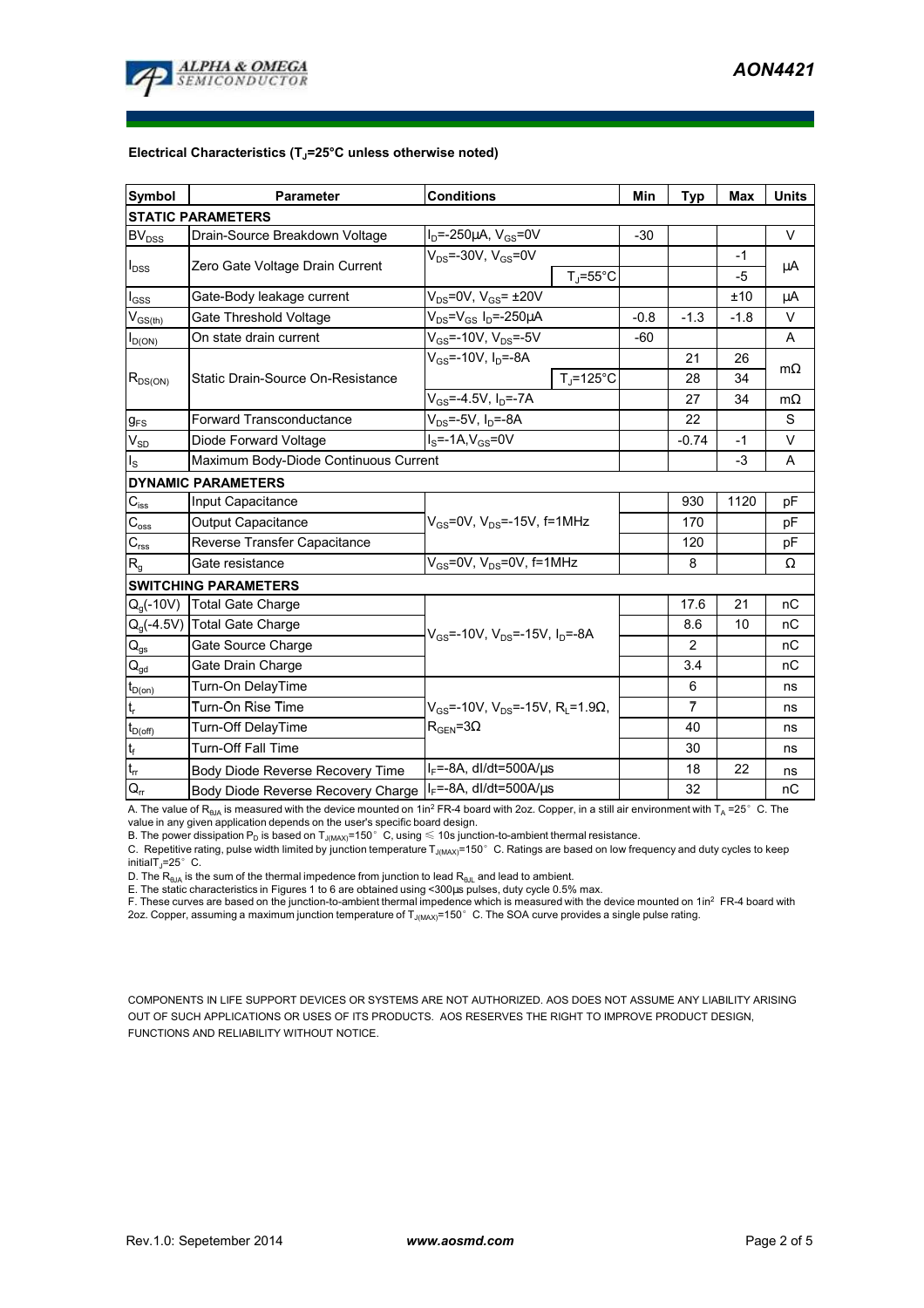

## **TYPICAL ELECTRICAL AND THERMAL CHARACTERISTICS**

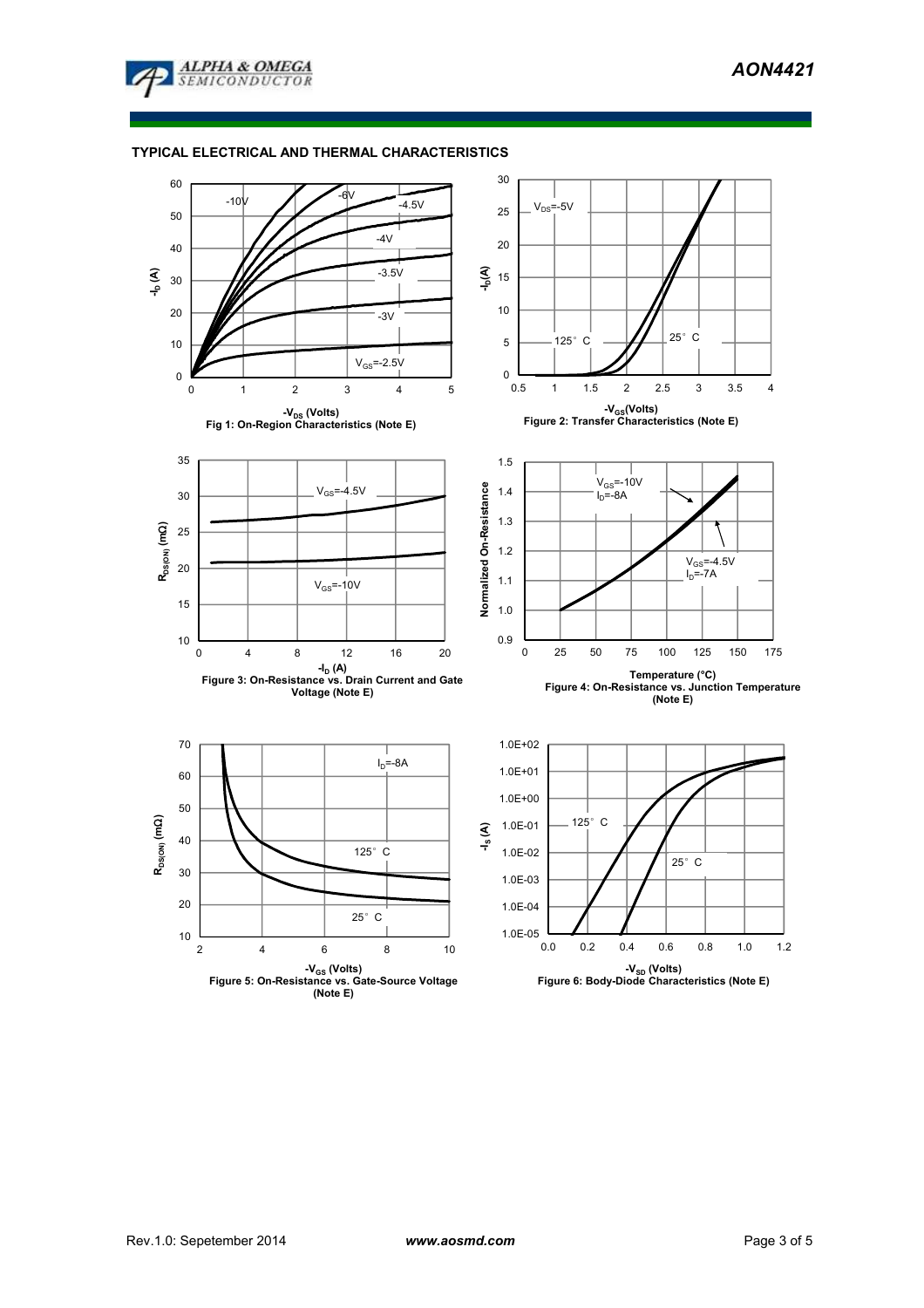

## **TYPICAL ELECTRICAL AND THERMAL CHARACTERISTICS**